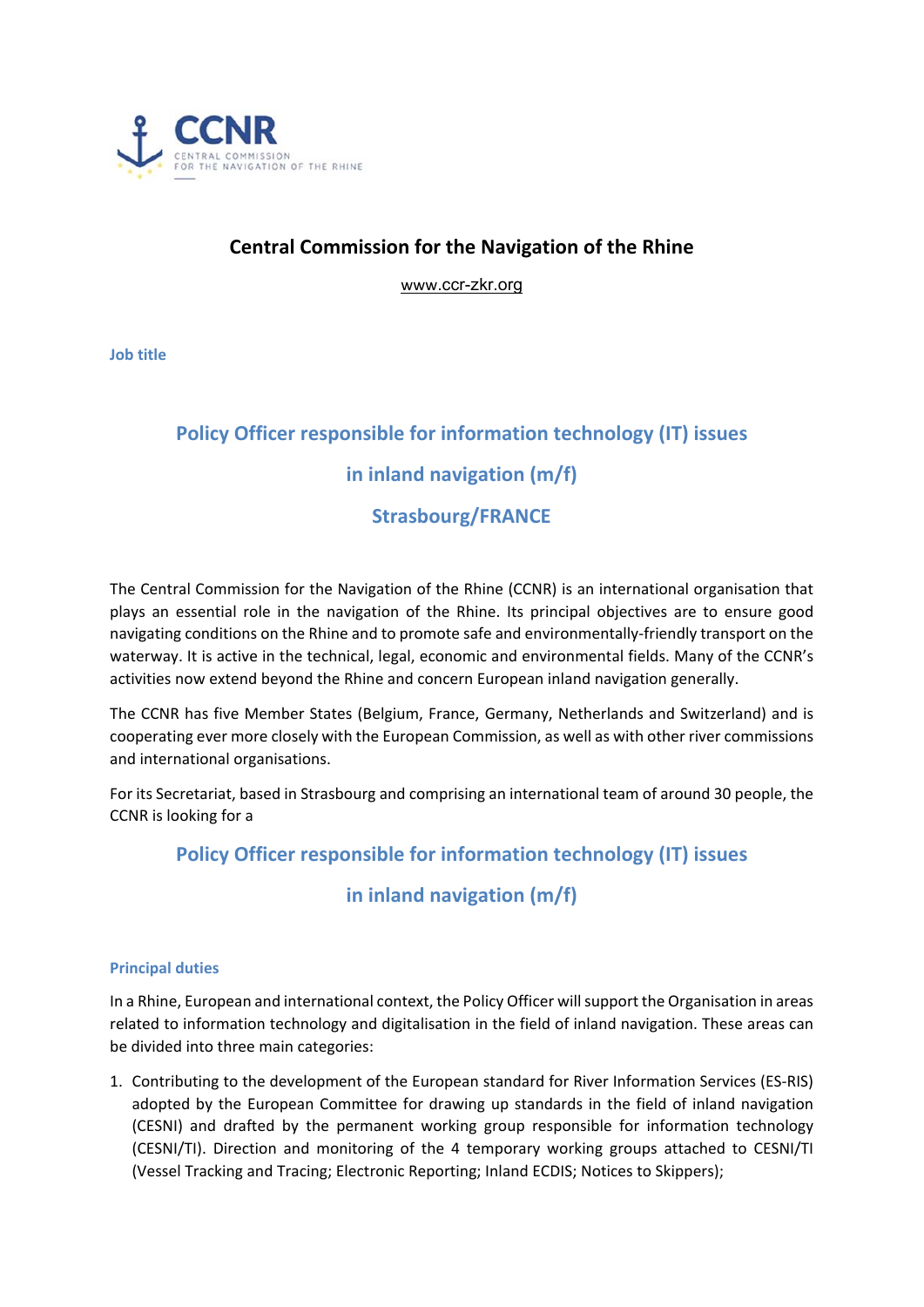- 2. Monitoring the implementation of RIS standards in a Rhine context and participation in other RIS (River Information Services) working groups within the CCNR (RIS/G);
- 3. In addition to the above two areas, possible ad hoc interventions on other IT-related matters linked to information technologies within the CCNR with the aim of providing advice and support, in particular in the fields of automated navigation, professional qualifications, technical specifications for vessels or the Convention on the collection, deposit and reception of waste produced during navigation on the Rhine and inland waterways (CDNI).

Within this framework, the Policy Officer will also carry out the following main tasks:

- Participation in the organisation of the meetings of various permanent and temporary working groups, in particular the CCNR RIS Working group (RIS/G), the permanent working group CESNT/TI, and the four temporary working groups attached to CESNI/TI. Also, participation in the organisation of specific events by these permanent and temporary working groups (hearings, workshops, etc.);
- Preparation of documents for these meetings and events, follow-up of these documents, including organising and monitoring translations, organising revisions and corrections, receiving and implementing comments. This may involve various different types of documents:
	- $\circ$  Preparation of documents necessary for the smooth running of meetings: agendas, minutes, reports, etc.;
	- o Drafting of communications (reports, proposals, summaries, etc.) from the Organisation and/or at the request of Member States. Assistance and advice to Member States in the preparation of their own communications;
	- o Assistance in developing standards and guides published by the Organisation, from the drafting of the initial drafts within the temporary working groups to the final validation by the decision‐making bodies;
- Reporting to other committees and working groups of the Organisation and other organisations on the progress made in the subjects followed in the permanent and temporary working groups that fall under the responsibility of the Policy Officer;
- Participation in the elaboration of the work programmes of the permanent and temporary working groups the Policy Officer is responsible for and monitoring the progress of the tasks included in these work programmes.

In terms of the subject areas covered, the work related to new technologies will deal primarily with the following topics:

 The development of the use of River Information Services (RIS) with regard to corridors. RIS mainly uses four key technologies: Inland AIS, Electronic Reporting, Inland ECDIS and Notices to Skippers. These technologies are defined in an international standard (ES‐RIS);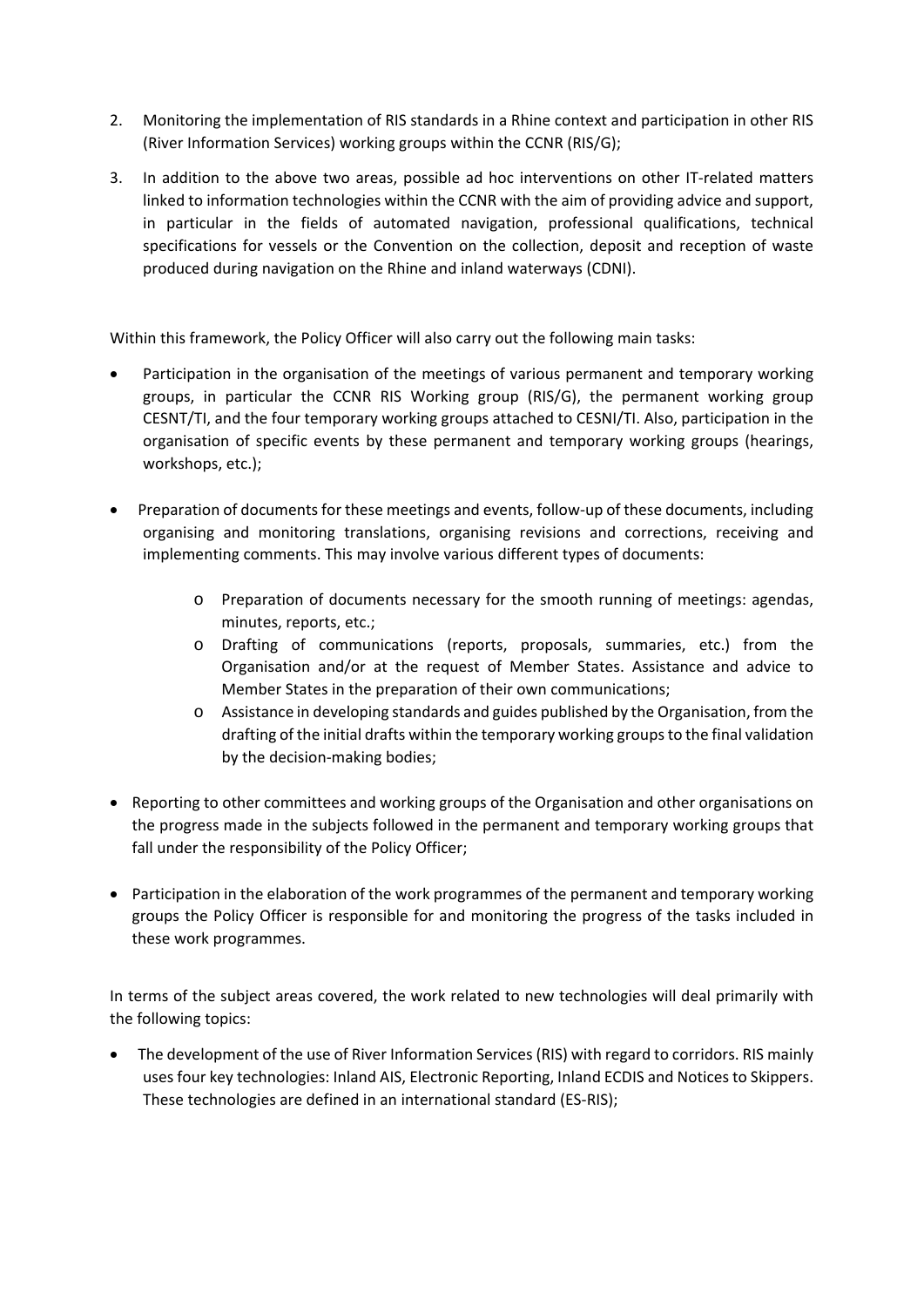- A greater recognition of the challenges posed by digitalisation in inland navigation. Digitalisation requires reliable and robust databases. It also makes it possible to consider reducing the number of principal documents that must be physically present on board a vessel;
- The development of automated navigation, which results in the installation of additional equipment on board vessels to provide more information to the skipper. This equipment, its proper use in the operation of the vessel and the associated skills are also part of the deployment of new technologies in inland navigation;
- The consideration of cyber-risks in inland navigation, which will become increasingly important in the future.

## Candidate profile (M/F)

In order to accomplish the tasks set out above, the Policy Officer will take part in a number of committees and working groups comprising international experts from the national administrations of Member States of the CCNR and CESNI, as well as from the private sector.

### Training and competencies

- ‐ Curiosity and interest for technical subjects (IT, engineering, electronics etc.);
- ‐ Excellent knowledge of German, Dutch or French (mother tongue proficiency), good knowledge of one of the other working languages of the CCNR, very good knowledge of English;
- International experience, offering a better understanding and awareness of the cultural and international aspects of the post;
- ‐ Experience of the public sector desirable, at international and/or national level;
- ‐ Very good written and oral expression coupled with a good ability to summarise (able to formulate complex issues in a clear and precise manner);
- ‐ Flexible interpersonal skills, ability to discuss with technical experts, active listening, ability to reformulate, ability to understand and present different opinions and to propose a synthesis in order to reach compromises acceptable to all stakeholders;
- Strong motivation and ability to quickly become familiar with the technical and nautical aspects of inland navigation. Prior knowledge of inland navigation or other transport areas would be an advantage;
- ‐ Strong organisational skills and ability to work independently and proactively, while respecting priorities and the work programme, and contributing to the collective work considered essential (good flow of information, ability to report and contribute to the work of colleagues, to seek and offer skills within the organisation, etc.);
- ‐ Cooperative approach towards other members of the Secretariat (solidarity and teamwork, willingness to share knowledge and information);
- ‐ Good knowledge of traditional IT tools (Microsoft Office, especially in‐depth knowledge of Word) and ability to adapt to other IT tools where required.

#### Conditions and skills

The applicant must be a national of one of the Member States of the CCNR (Belgium, France, Germany, Netherlands, Switzerland).